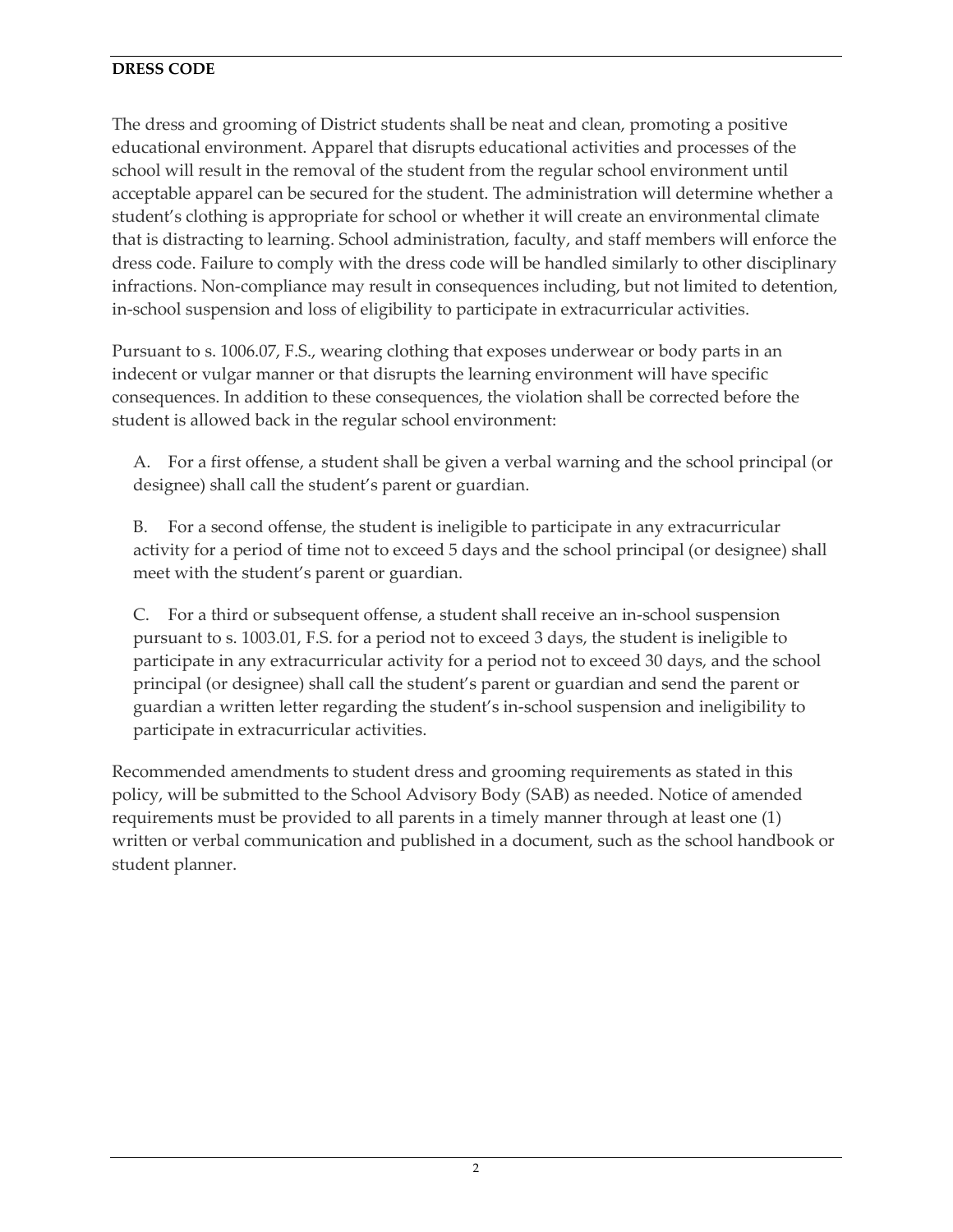# **Kindergarten – 5th Grade**

## *Identification*

• Owl Card badges must be worn at all times while on the A.D. Henderson University School & FAU High School campus.

#### *Personal Appearance and Accessories*

- Belts: Recommended for students in  $3<sup>rd</sup> 5<sup>th</sup>$  grades, with pants, shorts, and skorts that have belt loops.
- Accessories: All accessories must be appropriate for school, not pose a threat to health/ safety, and must not be distractive. This includes jewelry, socks, and other wearables.
	- Head attire, including kerchiefs, caps, hats, bandanas, scarves, and similar items are not permitted, except for religious reasons.
	- Sunglasses may not be worn indoors unless a doctor's note is on file with the school nurse.
- Backpacks: Backpacks are permitted at every grade level and must be neat and organized at all times.

#### *Shirts*

- Type: Students must wear knit polo shirts with the A.D. Henderson University School logo.
- Color: Solid navy blue, solid white, or solid red are acceptable colors.
- Presentation: Shirts must be tucked in at all times. No clothing item may be faded, frayed, or have holes.

#### *Bottoms*

- Type: Students must wear traditional (chino-style flat front) uniform pants, shorts, or skorts that are at least fingertip length.
- Color: Solid khaki or solid navy blue are acceptable colors.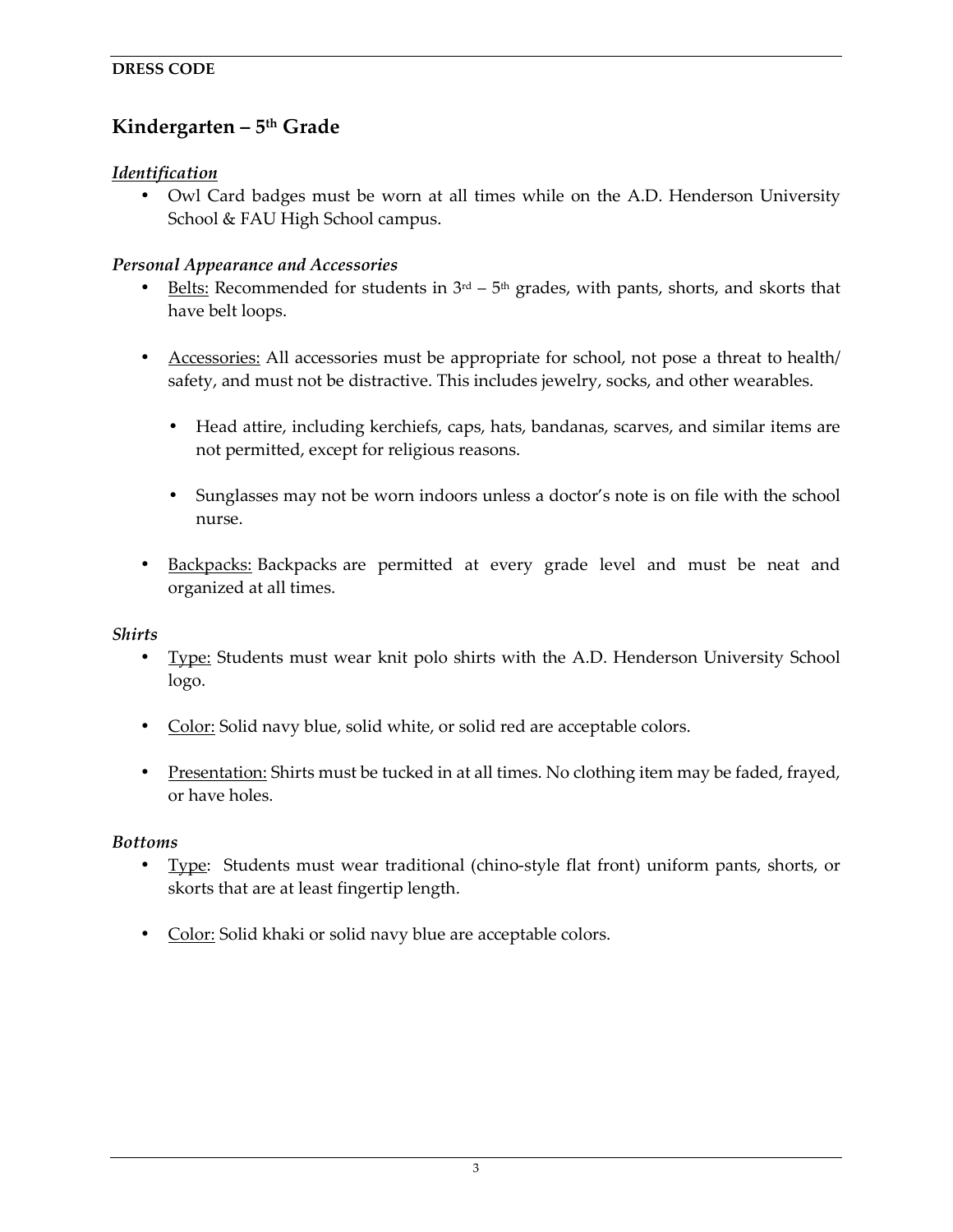# **6th – 8th Grade**

## *Identification*

• Owl Card badges must be worn at all times while on the A.D. Henderson University School & FAU High School campus.

## *Personal Appearance and Accessories*

- Belts: Recommended for students in  $6<sup>th</sup> 8<sup>th</sup>$  grades, with pants, shorts, and skorts that have belt loops.
- Accessories: All accessories must be appropriate for school, not pose a threat to health/safety, and must not be distractive. This includes jewelry, socks, and other wearables.
	- Head attire, including kerchiefs, caps, hats, bandanas, scarves, and similar items are not permitted, except for religious reasons.
	- Sunglasses may not be worn indoors unless a doctor's note is on file with the school nurse.
- **Backpacks:** Backpacks are permitted at every grade level and must be neat and organized at all times.

## *Shirts*

- Type: Students may wear knit polo shirts, athletic-style polo, or athletic style tshirt with the A.D. Henderson University School logo.
- Color: Solid navy blue, solid white, or solid red are acceptable colors.
- Presentation: Shirts must be tucked in at all times. No clothing item may be faded, frayed, or have holes.

#### *Bottoms*

- Type: Students must wear traditional (chino-style flat front) uniform pants, shorts, or skorts that are at least fingertip length.
- Color: Solid khaki or solid navy blue are acceptable colors.
- Presentation: Pants must be appropriately sized and securely fastened at the waist. No clothing item may be faded, frayed or have holes.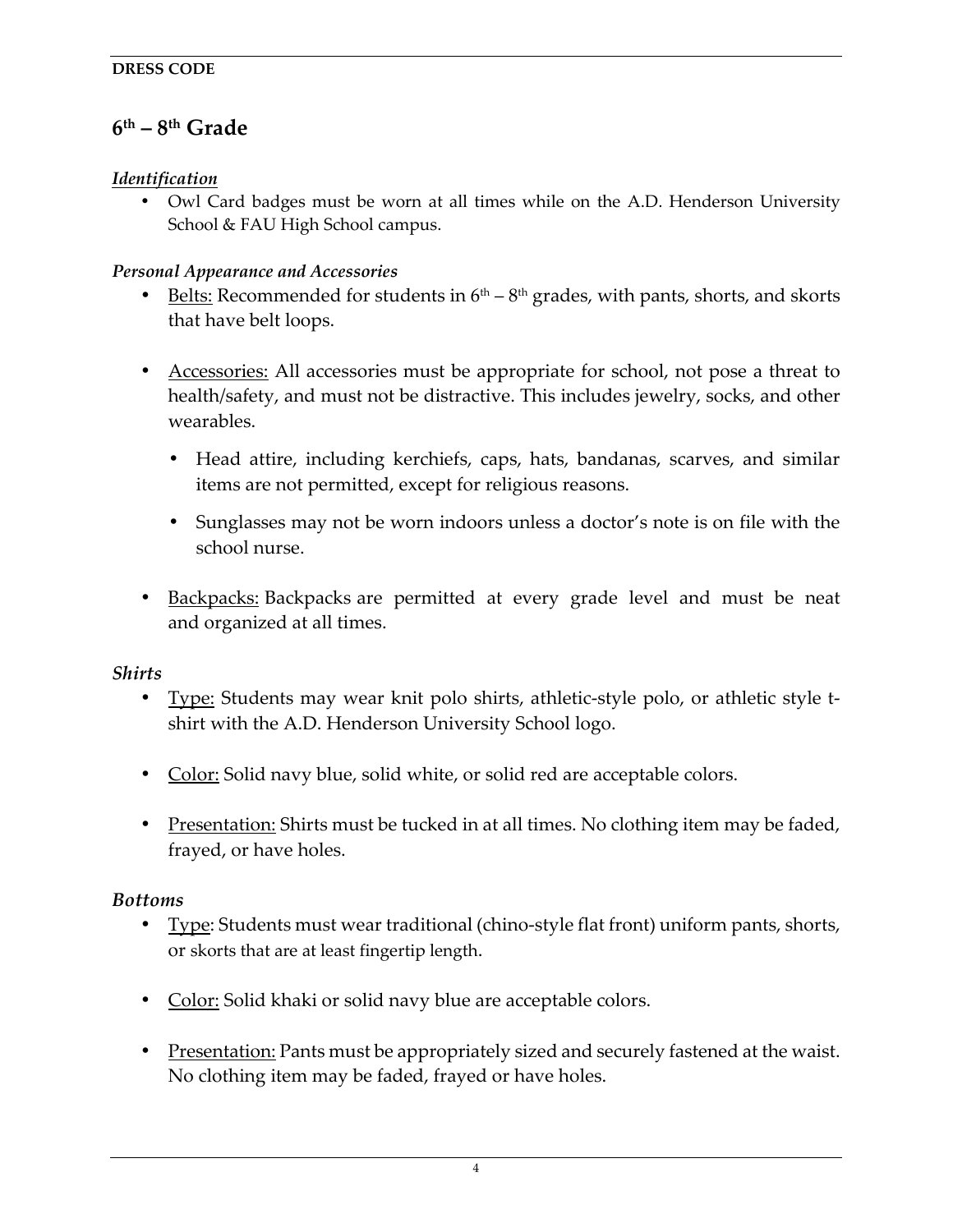• Type prohibited: Shorts and skorts must not be rolled down at the waist and/or rolled up at the hem line, and must be at least fingertip length. No cargo shorts, gym shorts, skirts, nor denim material.

# *Shoes & Socks*

- Type: Students must wear closed toe and closed back shoes.
- Presentation: Laced shoes must be tied and shoes must match.
- Type prohibited: Shoes with wheels, clogs, sandals, flip-flops, and Crocs are not acceptable.

*If a student must wear alternate footwear due to an injury or illness, the student or parent/guardian must obtain prior approval from the school nurse.*

# *Sweatshirts & Cardigans*

• Sweatshirts and any other outerwear must be solid red, solid navy blue or solid white or any FAU branded sweatshirt. No denim jackets are permitted.

# **9th – 12th Grade**

## *Identification*

• Owl Card badges must be worn at all times while on the A.D. Henderson University School & FAU High School campus.

#### *Personal Appearance and Accessories*

- Belts: Recommended with pants, shorts, and skorts that have belt loops.
- Accessories: All accessories must be appropriate for school, not pose a threat to health/ safety, and must not be distractive. This includes jewelry, socks, and other wearables.
	- Head attire, including caps, hats, bandanas, scarves, and similar items are not permitted, except for religious reasons.
	- Sunglasses may not be worn indoors unless a doctor's note is on file with the nurse.
- Tattoos: Students are not permitted to display tattoos while in school attire.
- Backpacks: Backpacks are permitted at every grade level and must be neat and organized at all times.